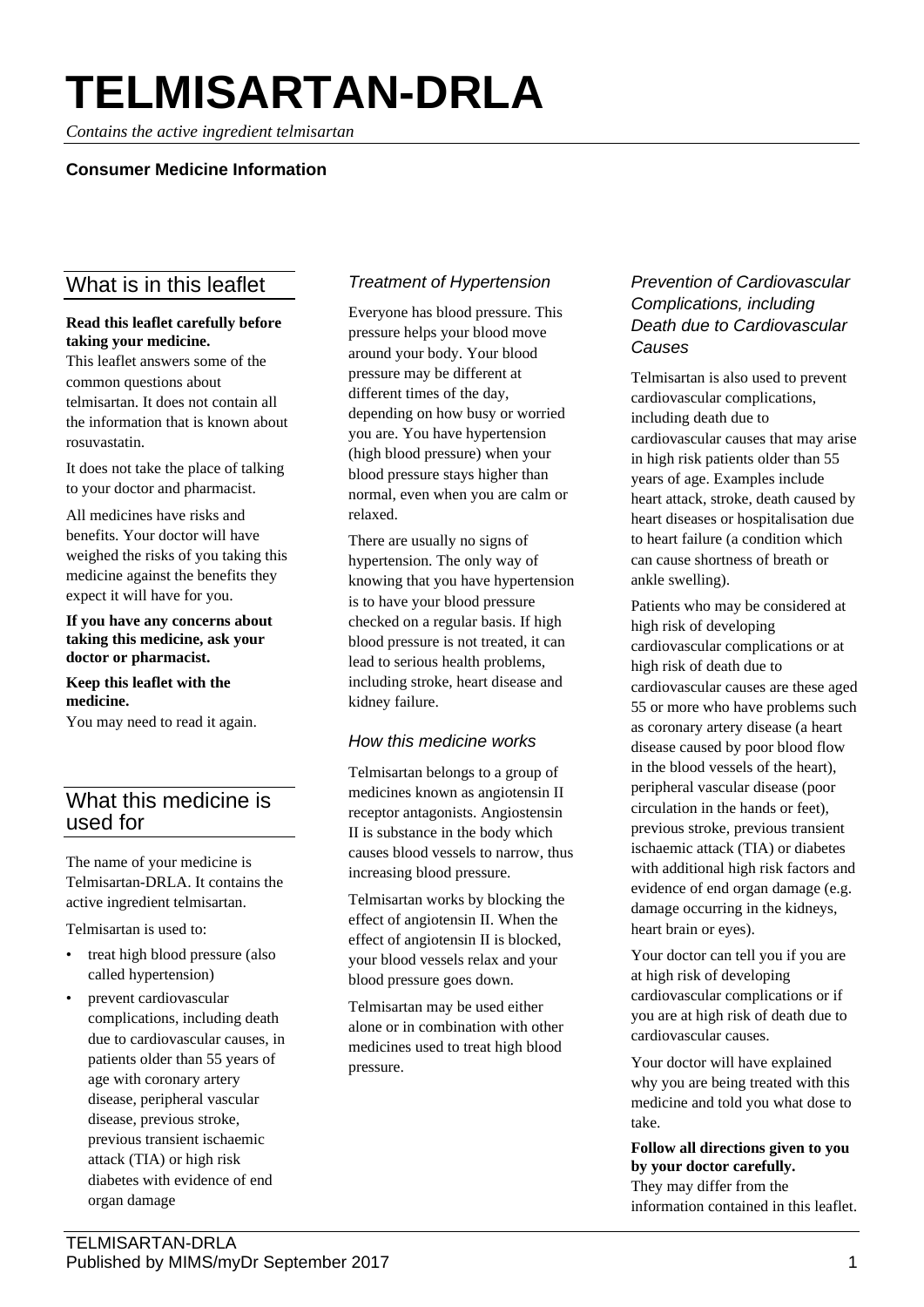Your doctor may prescribe this medicine for another use. Ask your doctor if you want more information.

Telmisartan is not addictive.

## *Use in children*

Telmisartan is not recommended for use in children and teenagers up to 18 years of age as its effects in children have not been established.

# Before you take this medicine

#### *When you must not take it*

#### **Do not take this medicine if:**

- **1. you have had an allergy to**
- **• telmisartan or any of the ingredients listed at the end of this leaflet**

Some of the symptoms of an allergic reaction may include:

- shortness of breath
- wheezing or difficulty in breathing
- swelling of the face, lips, tongue or other parts of the body rash, itching, hives on the skin
- **2. you are pregnant or intend to become pregnant.**

Telmisartan is not recommended for use in pregnancy. Like similar medicines, it could affect your unborn baby if you take it during pregnancy.

#### **3. if you are breastfeeding**

It is not known if this medicine passes into breast milk and there is a possibility that your baby may be affected.

#### **4. you suffer from**

- **• severe liver disease**
- **• biliary obstructive disorders (problems with the flow of bile from the gall bladder)**
- **5. the package is torn or shows signs of tampering**
- **6. the expiry date (EXP) printed on the pack has passed**

If you take this medicine after the expiry date has passed, it may not work as well.

#### **If you are not sure if you should be taking this medicine, talk to your doctor.**

#### *Before you start to take it*

#### **Tell your doctor or pharmacist if you have allergies to:**

- any other medicines
- any other substances, such as foods, preservatives or dyes.

#### **Tell your doctor if:**

- **1. you have or have ever had any medical conditions, especially the following:**
- kidney problems
- liver problems
- heart problems
- a condition known as primary hyperaldosteronism (raised aldosterone levels, also known as Conn's syndrome)
- recent severe diarrhoea or vomiting
- **2. you are following a very low salt diet**
- **3. you plan to become pregnant or breastfeed.**

**If you have not told your doctor about any of the above, tell them before you take this medicine.**

## *Taking other medicines*

**Tell your doctor or pharmacist if you are taking any other medicines, including any that you buy without a prescription from your pharmacy, supermarket or health food store.**

Some medicines and telmisartan may interfere with each other. These include:

- ramipril or any other medicines used to treat high blood pressure or heart problems
- potassium supplements or potassium-containing salt substitutes
- medicines or salt substitutes which may increase your potassium levels
- diuretics or fluid tablets, medicines used to help the kidneys get rid of salt and water by increasing the amount of urine produced
- aspirin
- nonsteroidal anti-inflammatory agents (medicines used to relieve pain, swelling and other symptoms of inflammation including arthritis)
- lithium, a medicine used to treat certain mental illnesses
- digoxin, a medicine used to treat heart failure

These medicines may be affected by telmisartan, or may affect how well it works. Also, other medicines used to treat high blood pressure may have an additive effect with telmisartan.

You may need to use different amounts of your medicine, or take different medicines.

Your doctor or pharmacist will advise you. Your doctor or pharmacist has more information on medicines to be careful with or avoid while using this medicine.

# How to take it

#### **Follow all directions given to you by your doctor or pharmacist carefully.**

They may differ from the information contained in this leaflet.

Your doctor or pharmacist will tell you how many tablets you will need to take each day. This depends on your condition and whether or not you are taking any other medicines.

**If you do not understand the instructions on the label, ask your doctor or pharmacist for help.**

#### *How much to take*

#### **For the Treatment of Hypertension**

The usual dose of telmisartan for adults is one 40 mg tablet once a day.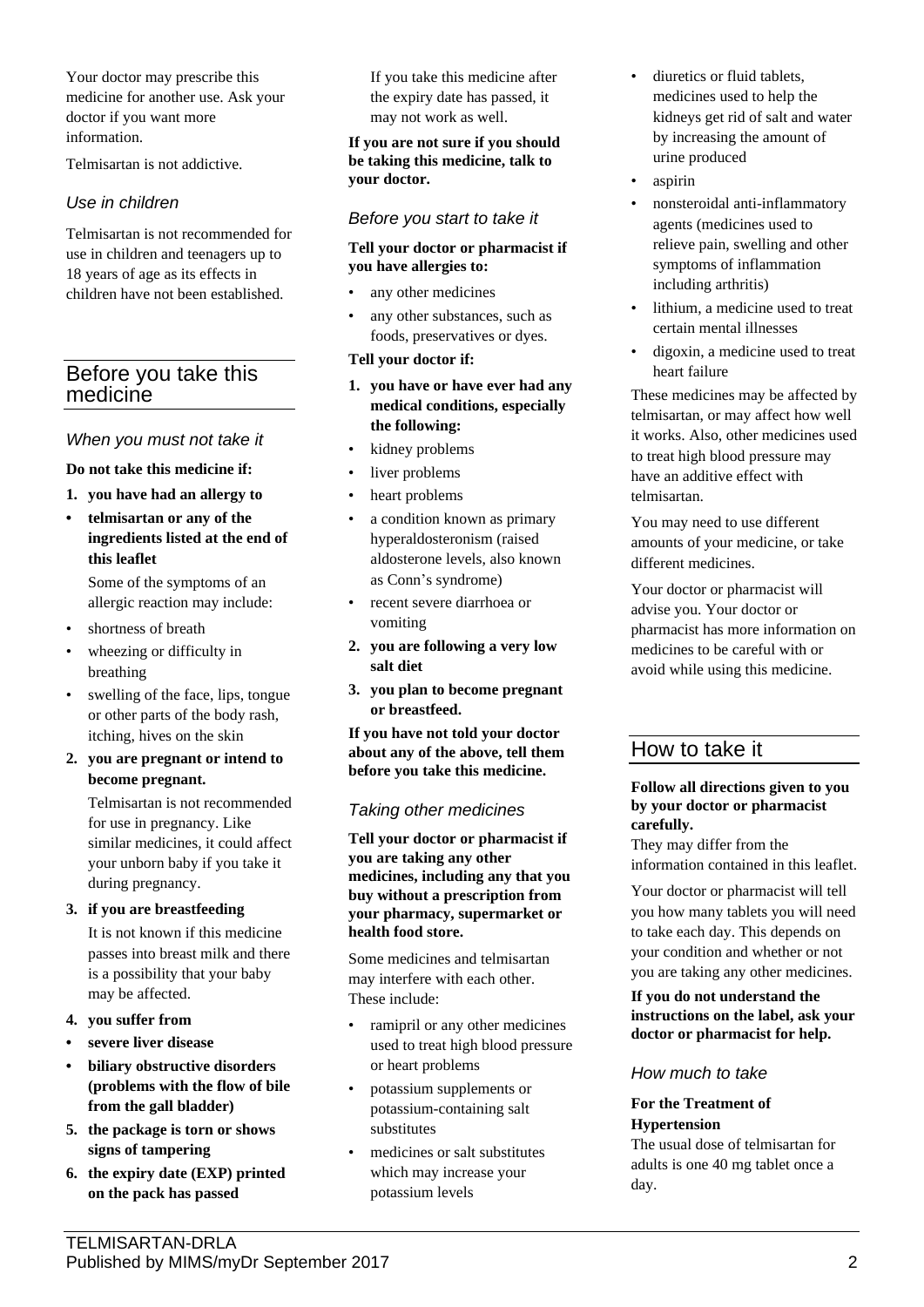If your blood pressure is still too high after 4-8 weeks of starting treatment, your doctor may increase your dose to 80 mg.

**For the Prevention of Cardiovascular Complications, including Death due to Cardiovascular Causes**

The usual dose of telmisartan is one 80 mg tablet once a day.

Depending on how you respond to the treatment, your doctor may suggest a higher or lower dose.

#### **It is important to take this medicine exactly as your doctor or pharmacist has told you.**

#### *How to take it*

Swallow each tablet whole with a full glass of water.

You can take telmisartan with or without food.

## *When to take it*

**Take this medicine once a day, at about the same time each day, either morning or evening.** Keeping a regular time for taking your medicine will help to remind you to take it.

It does not matter whether you take it with food or on an empty stomach.

**If you are not sure when to take this medicine, ask your doctor.**

## *How long to take it*

#### **You must continue to take it as directed, until your doctor tells you to stop.**

Telmisartan helps to control your high blood pressure, and/or prevents you from developing cardiovascular complications, but does not cure it. It is important to keep taking this medicine every day even if you feel well.

People who have high blood pressure often feel well and do not notice any signs of this problem.

# *If you forget to take it*

**If it is almost time for your next dose, skip the dose you missed and take your next dose when you are meant to. Otherwise, take the dose as soon as you remember, and then go back to taking it as you would normally.**

#### **Do not double the dose to make up for the one you missed.**

This may increase the chance of you getting unwanted side effects.

If you have trouble remembering when to take your medicine, ask your pharmacist for some hints.

## *If you take too much (overdose)*

**If you think that you or anyone else may have taken too much of this medicine, immediately telephone your doctor or the Poisons Information Centre (Tel: 13 11 26 in Australia) for advice. Alternatively go to the Accident and Emergency department at your nearest hospital.**

**Do this even if there are no signs of discomfort or poisoning. You may need urgent medical attention.**

If you take too much telmisartan you may feel dizzy, light-headed or faint. Your heartbeat may be faster or slower than usual. You may experience rapid, shallow breathing or cold, clammy skin. This is because your blood pressure is too low.

# While you are taking this medicine

#### *Things you must do*

**If you are about to be started on any new medicine, tell your doctor and pharmacist that you are using this medicine.**

**Tell all the doctors, dentists and pharmacists who are treating you that you are using this medicine.**

**If you become pregnant while you are using this medicine, stop** 

#### **using it and tell your doctor immediately.**

You should not take this medicine while you are pregnant.

**If you feel that this medicine is not helping your condition, tell your doctor or pharmacist.**

**Tell your doctor if, for any reason, you have not taken this medicine exactly as prescribed.** Otherwise, your doctor may think that it was not effective and change your treatment unnecessarily.

**If you are going to have surgery, tell your doctor and anaesthetist that you are taking this medicine.** Telmisartan may affect some medicines you receive during surgery.

# *Things you must not do*

#### **Do not:**

- Stop taking your medicine, or change the dosage, without first discussing it with your doctor.
- Give this medicine to anyone else, even if their symptoms seem similar to yours
- Take your medicine to treat any other condition unless your doctor or pharmacist tells you to
- Let yourself run out of medicine over the weekend or on holidays

# *Things to be careful of*

#### **Be careful driving a car or operating machinery until you know how this medicine affects you.**

Like other medicines used to treat high blood pressure, telmisartan may cause sleepiness, dizziness or light-headedness in some people.

#### **If you have any of these symptoms, do not drive, operate machinery or do anything else that could be dangerous.**

You may feel dizzy or light-headed when you begin to take telmisartan, especially if you are also taking a diuretic (or fluid tablet) or if you are dehydrated.

**If this medicine makes you feel dizzy or light-headed, be careful**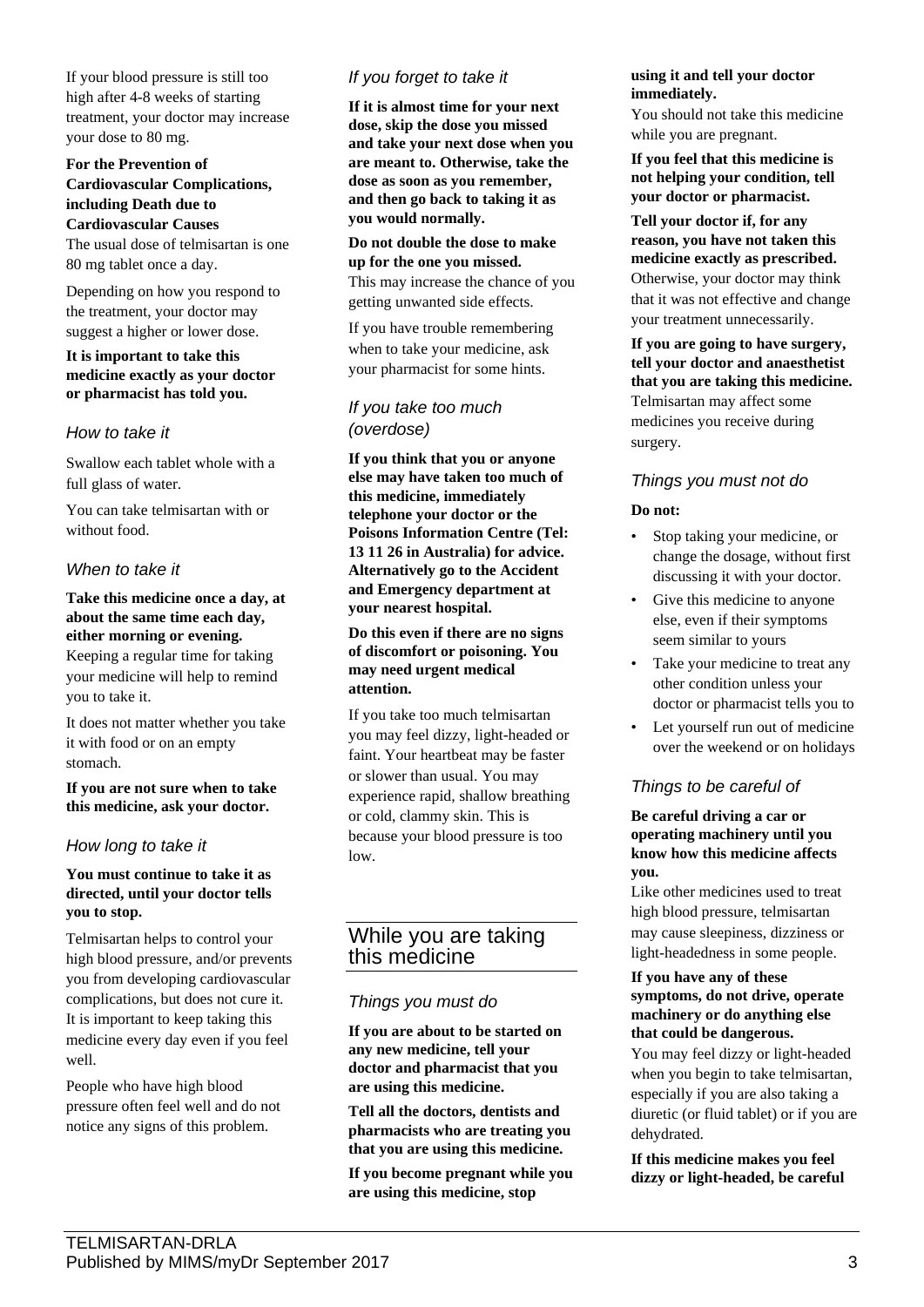#### **when getting up from a sitting or lying position.**

Standing up slowly, especially when you get up from a bed or chair, will help your body get used to the change in position and blood pressure. If this problem continues or gets worse, talk to your doctor.

**If you exercise, or if you sweat, or if the weather is hot, you should drink plenty of water.**

# Side effects

**Tell your doctor or pharmacist as soon as possible if you do not feel well while you are taking this medicine.**

All medicines have some unwanted side effects. Sometimes they are serious, but most of the time they are not. Your doctor has weighed the risks of using this medicine against the benefits they expect it will have for you.

#### **Do not be alarmed by this list of possible side effects.**

You may not experience any of them.

#### **Tell your doctor or pharmacist if you notice any of the following and they worry you:**

- dizziness or lightheadedness when you stand up especially when getting up from a sitting or lying position
- dizziness or spinning sensation, fainting
- tiredness or weakness
- 'flu-like' symptoms
- pain in the chest
- diarrhoea
- *indigestion*
- stomach pain or discomfort
- wind or excessive gas in the stomach or bowel (flatulence)
- upper respiratory tract infections
- shortness of breath
- back pain
- aching muscles, not caused by exercise (myalgia)
- muscle spasms or leg cramps or leg pain
- painful joints (arthralgia)
- tendon pain or tendinitis-like symptoms
- urinary tract infections (including cystitis)
- trouble sleeping (insomnia)
- feeling anxious
- depression
- fast or slow heart beats
- visual disturbance
- increased sweating
- dry mouth
- allergic skin reactions including skin rash (eczema); itchiness (pruritus); redness of the skin (erythema)
- symptoms that may indicate low blood sugar levels in the blood, such as sweating, weakness, hunger, dizziness, trembling, headache or numbness (especially in diabetic patients)
- abnormal liver functions
- symptoms that may indicate a worsening of the kidney
- function, such as passing little or no urine, drowsiness, nausea, vomiting, breathlessness, loss of appetite and weakness
- symptoms that may indicate high potassium levels in the blood, such as nausea, diarrhoea,
- muscle weakness and changes in heart rhythm
- signs of anaemia such as tiredness, being short of breath when exercising, dizziness and looking pale
- bleeding or bruising more easily than normal (thrombocytopenia)
- symptoms that may indicate an infection of the blood, such as high fever, chills, headache, confusion and rapid breathing
- changes in your red or white blood cell levels may occur (such changes are usually detected by a blood test)

## **Tell your doctor immediately, or go to Accident and Emergency at**

#### **your nearest hospital if you notice any of the following:**

- swelling of the face, lips, mouth or throat, which may cause difficultly in swallowing or breathing
- severe and sudden onset of itchy or raised skin rash, hives or nettle rash

These are serious side effects. You may need urgent medical attention.

These serious side effects are rare.

## **Tell your doctor or pharmacist if you notice anything else that is making you feel unwell.**

Other side effects not listed above may occur in some people.

**Do not be alarmed by this list of possible side effects.** You may not experience any of

them.

**Ask your doctor or pharmacist to answer any questions you may have.**

# After taking this medicine

## *Storage*

**Keep your medicine in its original packaging until it is time to take it** The medicine will not keep as well if taken out of the packaging.

**Keep this medicine in a cool dry place where the temperature stays below 25°C.**

**Do not store your medicine, or any other medicine, in the bathroom or near a sink. Do not leave it on a window sill or in the car.**

Heat and dampness can destroy some medicines.

#### **Keep this medicine where children cannot reach it.**

A locked cupboard at least one-anda-half metres above the ground is a good place to store medicines.

# *Disposal*

If your doctor or pharmacist tells you to stop taking this medicine or